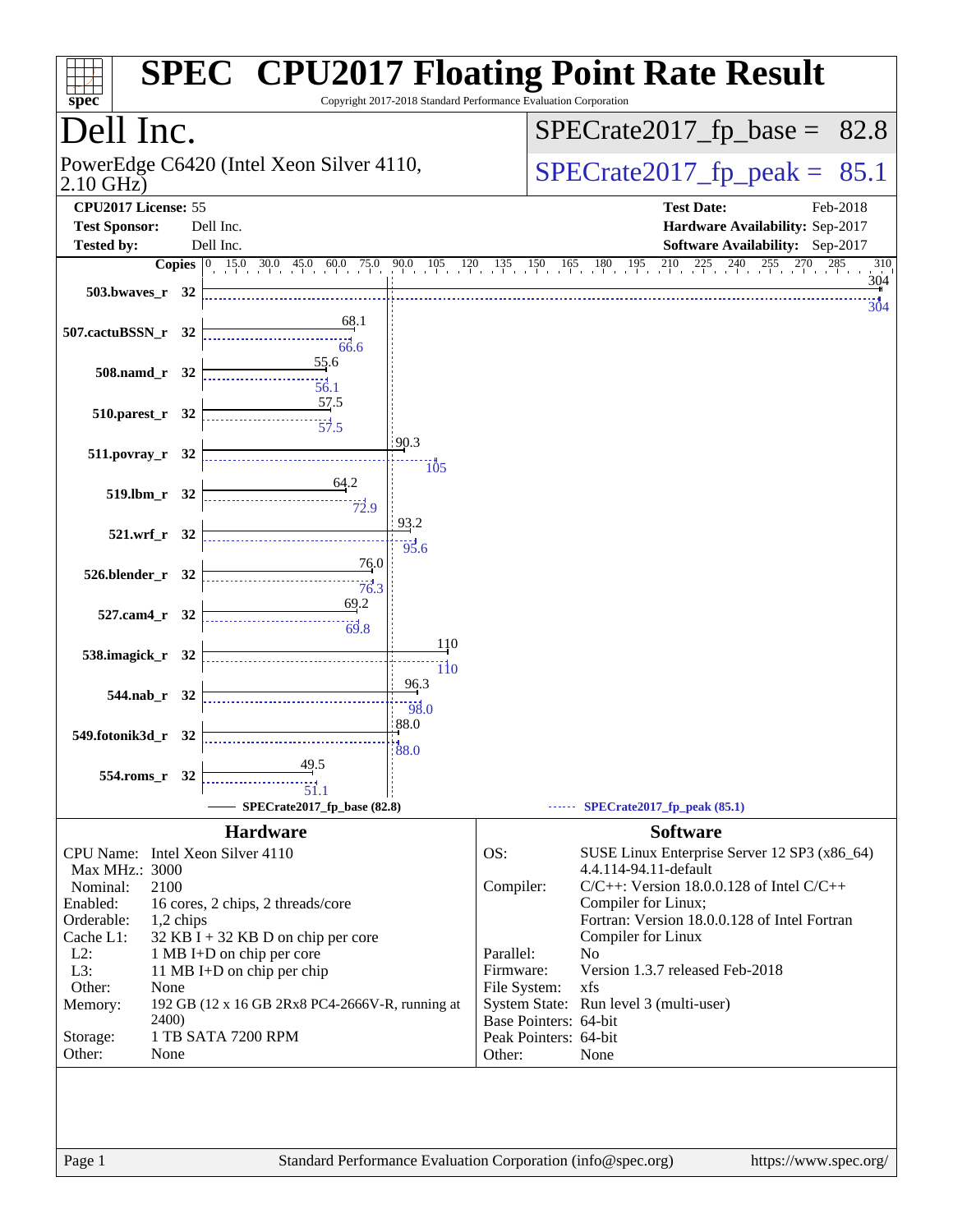

Copyright 2017-2018 Standard Performance Evaluation Corporation

# Dell Inc.

2.10 GHz) PowerEdge C6420 (Intel Xeon Silver 4110,  $\vert$  [SPECrate2017\\_fp\\_peak =](http://www.spec.org/auto/cpu2017/Docs/result-fields.html#SPECrate2017fppeak) 85.1

 $SPECTate2017_fp\_base = 82.8$ 

**[CPU2017 License:](http://www.spec.org/auto/cpu2017/Docs/result-fields.html#CPU2017License)** 55 **[Test Date:](http://www.spec.org/auto/cpu2017/Docs/result-fields.html#TestDate)** Feb-2018 **[Test Sponsor:](http://www.spec.org/auto/cpu2017/Docs/result-fields.html#TestSponsor)** Dell Inc. **[Hardware Availability:](http://www.spec.org/auto/cpu2017/Docs/result-fields.html#HardwareAvailability)** Sep-2017 **[Tested by:](http://www.spec.org/auto/cpu2017/Docs/result-fields.html#Testedby)** Dell Inc. **[Software Availability:](http://www.spec.org/auto/cpu2017/Docs/result-fields.html#SoftwareAvailability)** Sep-2017

#### **[Results Table](http://www.spec.org/auto/cpu2017/Docs/result-fields.html#ResultsTable)**

|                          | <b>Base</b>   |                |       |                |            | <b>Peak</b>    |       |               |                |              |                |              |                |              |
|--------------------------|---------------|----------------|-------|----------------|------------|----------------|-------|---------------|----------------|--------------|----------------|--------------|----------------|--------------|
| <b>Benchmark</b>         | <b>Copies</b> | <b>Seconds</b> | Ratio | <b>Seconds</b> | Ratio      | <b>Seconds</b> | Ratio | <b>Copies</b> | <b>Seconds</b> | <b>Ratio</b> | <b>Seconds</b> | <b>Ratio</b> | <b>Seconds</b> | <b>Ratio</b> |
| 503.bwayes_r             | 32            | 1056           | 304   | 1052           | 305        | 1055           | 304   | 32            | 1056           | 304          | 1055           | 304          | 1058           | 303          |
| 507.cactuBSSN r          | 32            | 595            | 68.1  | 595            | 68.0       | 595            | 68.1  | 32            | 608            | 66.6         | 609            | 66.5         | 608            | 66.7         |
| $508$ .namd_r            | 32            | 547            | 55.6  | 546            | 55.7       | 551            | 55.2  | 32            | 543            | 56.0         | 542            | 56.1         | 542            | 56.1         |
| 510.parest_r             | 32            | 1459           | 57.4  | 1456           | 57.5       | 1456           | 57.5  | 32            | 1456           | 57.5         | 1455           | 57.5         | 1457           | 57.5         |
| 511.povray_r             | 32            | 826            | 90.5  | 827            | 90.3       | 827            | 90.3  | 32            | 715            | 104          | 712            | <b>105</b>   | 712            | 105          |
| 519.lbm r                | 32            | 526            | 64.1  | 525            | 64.3       | 526            | 64.2  | 32            | 462            | 72.9         | 461            | 73.1         | 462            | 72.9         |
| $521$ .wrf r             | 32            | 769            | 93.2  | 769            | 93.3       | 770            | 93.1  | 32            | 747            | 95.9         | 750            | 95.6         | 750            | 95.5         |
| 526.blender r            | 32            | 641            | 76.1  | 642            | 76.0       | 642            | 75.9  | 32            | 638            | 76.4         | 639            | 76.3         | 639            | 76.3         |
| $527.cam4_r$             | 32            | 810            | 69.1  | 809            | 69.2       | 809            | 69.2  | 32            | 802            | 69.8         | 802            | 69.8         | 802            | 69.8         |
| 538.imagick_r            | 32            | 723            | 110   | 724            | <b>110</b> | 724            | 110   | 32            | 724            | 110          | 724            | 110          | 724            | <u>110</u>   |
| 544.nab r                | 32            | 559            | 96.3  | 558            | 96.6       | 559            | 96.3  | 32            | 549            | 98.0         | 549            | 98.1         | 550            | 98.0         |
| 549.fotonik3d r          | 32            | 1420           | 87.8  | 1418           | 88.0       | 1417           | 88.0  | 32            | 1422           | 87.7         | 1417           | 88.0         | 1416           | 88.1         |
| $554$ .roms $r$          | 32            | 1028           | 49.5  | 1028           | 49.5       | 1030           | 49.4  | 32            | 996            | 51.0         | 992            | 51.2         | 994            | 51.1         |
| $SPECrate2017$ fp base = |               |                | 82.8  |                |            |                |       |               |                |              |                |              |                |              |

**[SPECrate2017\\_fp\\_peak =](http://www.spec.org/auto/cpu2017/Docs/result-fields.html#SPECrate2017fppeak) 85.1**

Results appear in the [order in which they were run.](http://www.spec.org/auto/cpu2017/Docs/result-fields.html#RunOrder) Bold underlined text [indicates a median measurement.](http://www.spec.org/auto/cpu2017/Docs/result-fields.html#Median)

#### **[Submit Notes](http://www.spec.org/auto/cpu2017/Docs/result-fields.html#SubmitNotes)**

 The numactl mechanism was used to bind copies to processors. The config file option 'submit' was used to generate numactl commands to bind each copy to a specific processor. For details, please see the config file.

### **[Operating System Notes](http://www.spec.org/auto/cpu2017/Docs/result-fields.html#OperatingSystemNotes)**

Stack size set to unlimited using "ulimit -s unlimited"

#### **[General Notes](http://www.spec.org/auto/cpu2017/Docs/result-fields.html#GeneralNotes)**

Environment variables set by runcpu before the start of the run: LD\_LIBRARY\_PATH = "/root/cpu2017/lib/ia32:/root/cpu2017/lib/intel64:/root/cpu2017/je5.0.1-32:/root/cpu2017/je5.0.1-64"

 Binaries compiled on a system with 1x Intel Core i7-4790 CPU + 32GB RAM memory using Redhat Enterprise Linux 7.4 Yes: The test sponsor attests, as of date of publication, that CVE-2017-5754 (Meltdown) is mitigated in the system as tested and documented. Yes: The test sponsor attests, as of date of publication, that CVE-2017-5753 (Spectre variant 1) is mitigated in the system as tested and documented. Yes: The test sponsor attests, as of date of publication, that CVE-2017-5715 (Spectre variant 2) is mitigated in the system as tested and documented. Transparent Huge Pages enabled by default Prior to runcpu invocation

**(Continued on next page)**

| Page 2 | Standard Performance Evaluation Corporation (info@spec.org) | https://www.spec.org/ |
|--------|-------------------------------------------------------------|-----------------------|
|        |                                                             |                       |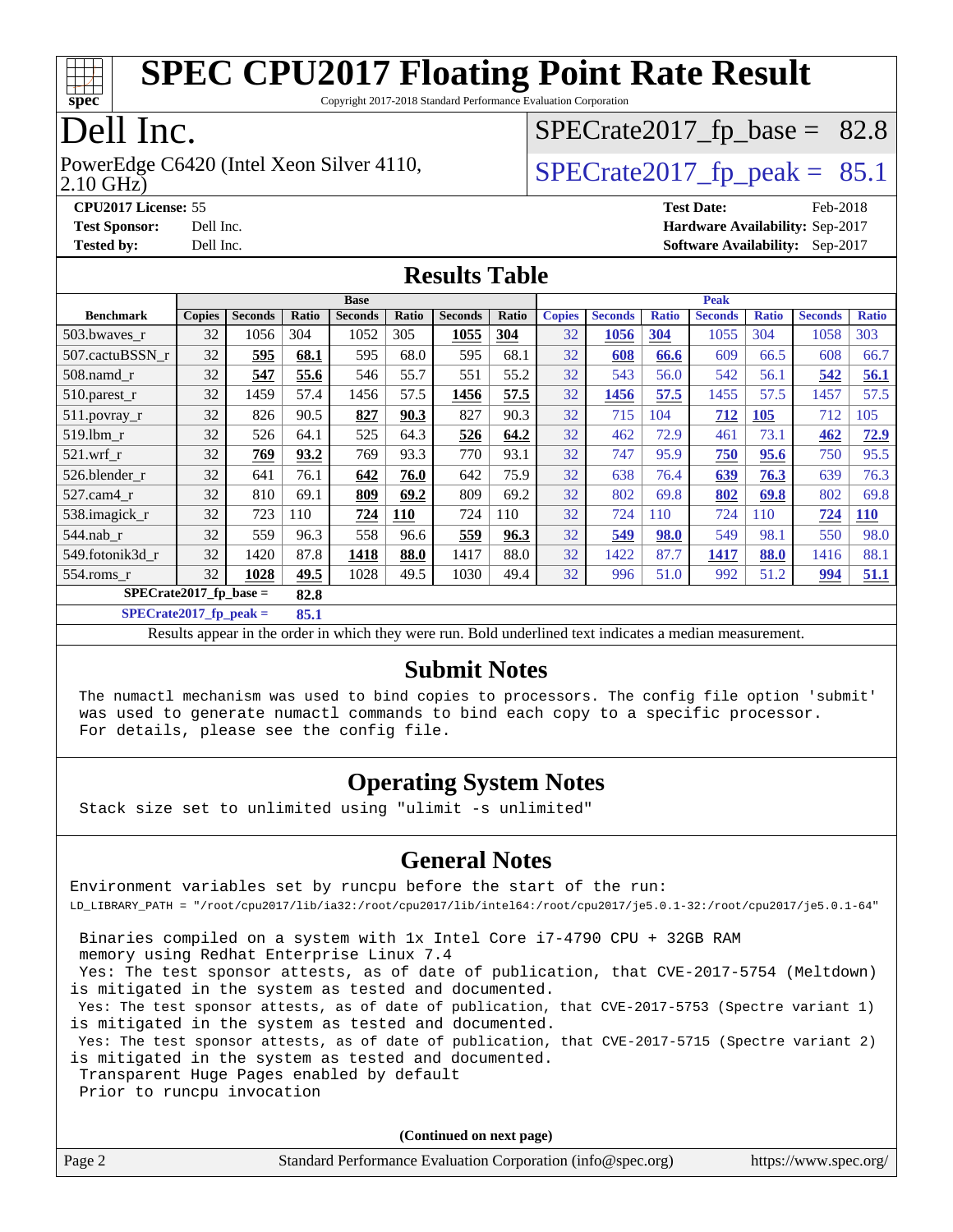

Copyright 2017-2018 Standard Performance Evaluation Corporation

# Dell Inc.

2.10 GHz) PowerEdge C6420 (Intel Xeon Silver 4110,  $\vert$  [SPECrate2017\\_fp\\_peak =](http://www.spec.org/auto/cpu2017/Docs/result-fields.html#SPECrate2017fppeak) 85.1

 $SPECTate2017_fp\_base = 82.8$ 

**[CPU2017 License:](http://www.spec.org/auto/cpu2017/Docs/result-fields.html#CPU2017License)** 55 **[Test Date:](http://www.spec.org/auto/cpu2017/Docs/result-fields.html#TestDate)** Feb-2018

**[Test Sponsor:](http://www.spec.org/auto/cpu2017/Docs/result-fields.html#TestSponsor)** Dell Inc. **[Hardware Availability:](http://www.spec.org/auto/cpu2017/Docs/result-fields.html#HardwareAvailability)** Sep-2017 **[Tested by:](http://www.spec.org/auto/cpu2017/Docs/result-fields.html#Testedby)** Dell Inc. **[Software Availability:](http://www.spec.org/auto/cpu2017/Docs/result-fields.html#SoftwareAvailability)** Sep-2017

#### **[General Notes \(Continued\)](http://www.spec.org/auto/cpu2017/Docs/result-fields.html#GeneralNotes)**

 Filesystem page cache synced and cleared with: sync; echo 3> /proc/sys/vm/drop\_caches runcpu command invoked through numactl i.e.: numactl --interleave=all runcpu <etc>

#### **[Platform Notes](http://www.spec.org/auto/cpu2017/Docs/result-fields.html#PlatformNotes)**

Page 3 Standard Performance Evaluation Corporation [\(info@spec.org\)](mailto:info@spec.org) <https://www.spec.org/> BIOS settings: Sub NUMA Cluster disabled Virtualization Technology disabled System Profile set to Custom CPU Performance set to Maximum Performance C States set to Autonomous C1EE disabled Uncore Frequency set to Dynamic Energy Efficiency Policy set to Performance Memory Patrol Scrub disabled Logical Processor enabled CPU Interconnect Bus Link Power Management disabled PCI ASPM L1 Link Power Management disabled Sysinfo program /root/cpu2017/bin/sysinfo Rev: r5797 of 2017-06-14 96c45e4568ad54c135fd618bcc091c0f running on linux-5j67 Wed Feb 28 04:52:01 2018 SUT (System Under Test) info as seen by some common utilities. For more information on this section, see <https://www.spec.org/cpu2017/Docs/config.html#sysinfo> From /proc/cpuinfo model name : Intel(R) Xeon(R) Silver 4110 CPU @ 2.10GHz 2 "physical id"s (chips) 32 "processors" cores, siblings (Caution: counting these is hw and system dependent. The following excerpts from /proc/cpuinfo might not be reliable. Use with caution.) cpu cores : 8 siblings : 16 physical 0: cores 0 1 2 3 4 5 6 7 physical 1: cores 0 1 2 3 4 5 6 7 From lscpu: Architecture: x86\_64 CPU op-mode(s): 32-bit, 64-bit Byte Order: Little Endian  $CPU(s):$  32 On-line CPU(s) list: 0-31 Thread(s) per core: 2 **(Continued on next page)**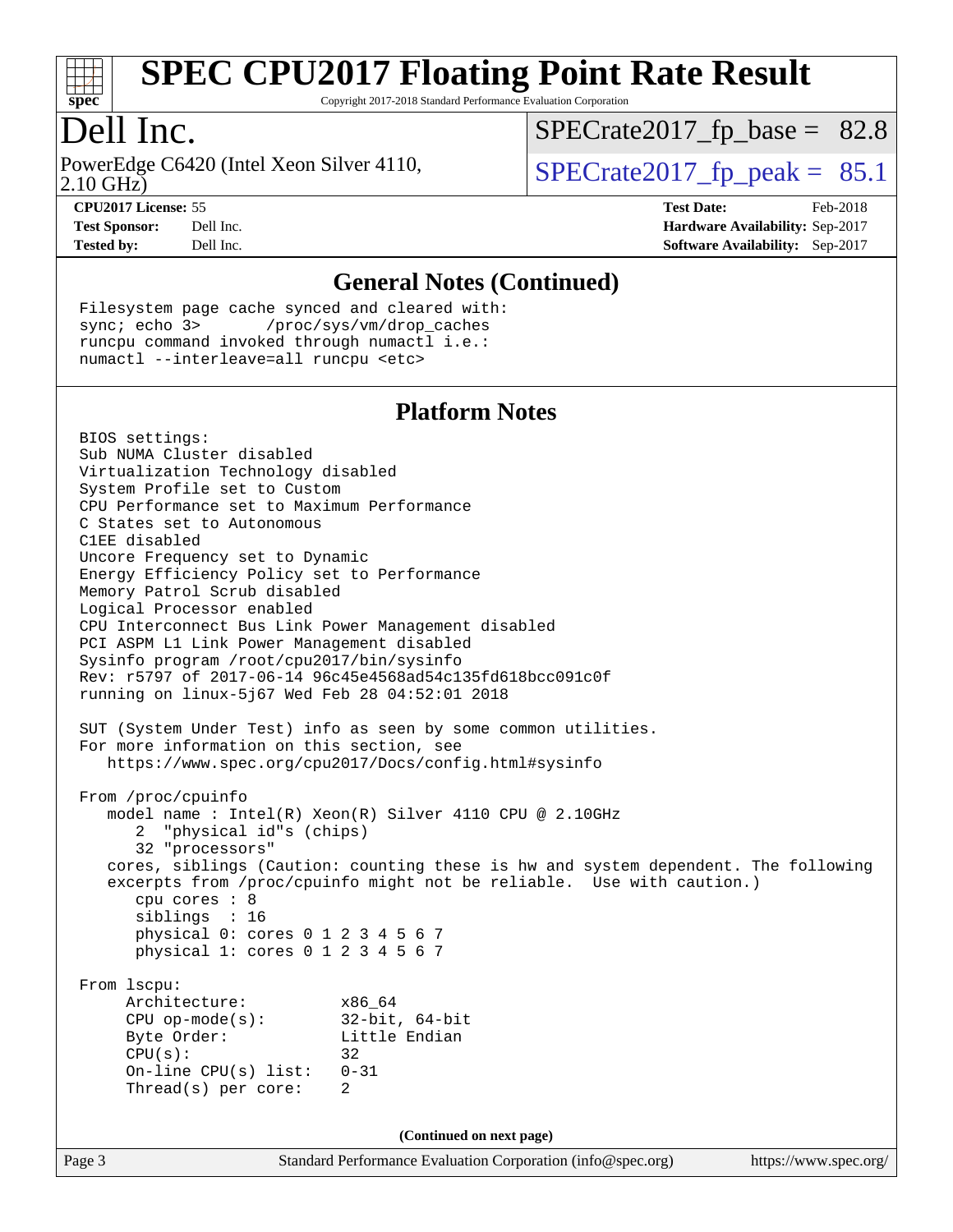

Copyright 2017-2018 Standard Performance Evaluation Corporation

# Dell Inc.

2.10 GHz) PowerEdge C6420 (Intel Xeon Silver 4110,  $\text{SPECrate2017\_fp\_peak} = 85.1$ 

 $SPECrate2017_fp\_base = 82.8$ 

**[CPU2017 License:](http://www.spec.org/auto/cpu2017/Docs/result-fields.html#CPU2017License)** 55 **[Test Date:](http://www.spec.org/auto/cpu2017/Docs/result-fields.html#TestDate)** Feb-2018

**[Test Sponsor:](http://www.spec.org/auto/cpu2017/Docs/result-fields.html#TestSponsor)** Dell Inc. **[Hardware Availability:](http://www.spec.org/auto/cpu2017/Docs/result-fields.html#HardwareAvailability)** Sep-2017 **[Tested by:](http://www.spec.org/auto/cpu2017/Docs/result-fields.html#Testedby)** Dell Inc. **[Software Availability:](http://www.spec.org/auto/cpu2017/Docs/result-fields.html#SoftwareAvailability)** Sep-2017

#### **[Platform Notes \(Continued\)](http://www.spec.org/auto/cpu2017/Docs/result-fields.html#PlatformNotes)**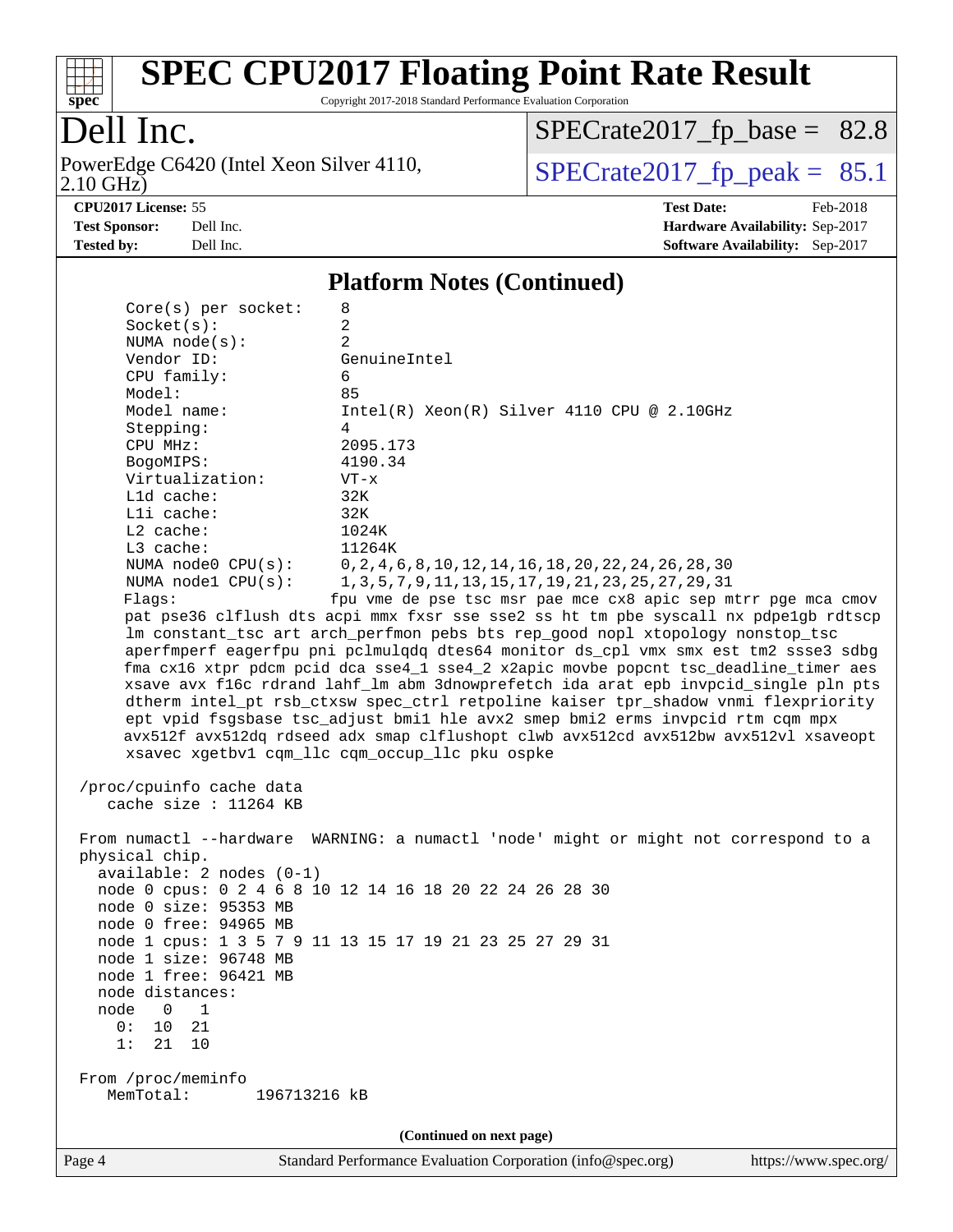

Copyright 2017-2018 Standard Performance Evaluation Corporation

### Dell Inc.

2.10 GHz) PowerEdge C6420 (Intel Xeon Silver 4110,  $\text{SPECrate2017\_fp\_peak} = 85.1$ 

 $SPECTate2017_fp\_base = 82.8$ 

**[CPU2017 License:](http://www.spec.org/auto/cpu2017/Docs/result-fields.html#CPU2017License)** 55 **[Test Date:](http://www.spec.org/auto/cpu2017/Docs/result-fields.html#TestDate)** Feb-2018 **[Test Sponsor:](http://www.spec.org/auto/cpu2017/Docs/result-fields.html#TestSponsor)** Dell Inc. **[Hardware Availability:](http://www.spec.org/auto/cpu2017/Docs/result-fields.html#HardwareAvailability)** Sep-2017 **[Tested by:](http://www.spec.org/auto/cpu2017/Docs/result-fields.html#Testedby)** Dell Inc. **[Software Availability:](http://www.spec.org/auto/cpu2017/Docs/result-fields.html#SoftwareAvailability)** Sep-2017

#### **[Platform Notes \(Continued\)](http://www.spec.org/auto/cpu2017/Docs/result-fields.html#PlatformNotes)**

Page 5 Standard Performance Evaluation Corporation [\(info@spec.org\)](mailto:info@spec.org) <https://www.spec.org/> HugePages Total: 0 Hugepagesize: 2048 kB From /etc/\*release\* /etc/\*version\* SuSE-release: SUSE Linux Enterprise Server 12 (x86\_64) VERSION = 12 PATCHLEVEL = 3 # This file is deprecated and will be removed in a future service pack or release. # Please check /etc/os-release for details about this release. os-release: NAME="SLES" VERSION="12-SP3" VERSION\_ID="12.3" PRETTY\_NAME="SUSE Linux Enterprise Server 12 SP3" ID="sles" ANSI\_COLOR="0;32" CPE\_NAME="cpe:/o:suse:sles:12:sp3" uname -a: Linux linux-5j67 4.4.114-94.11-default #1 SMP Thu Feb 1 19:28:26 UTC 2018 (4309ff9) x86\_64 x86\_64 x86\_64 GNU/Linux run-level 3 Feb 26 19:49 SPEC is set to: /root/cpu2017 Filesystem Type Size Used Avail Use% Mounted on /dev/sda2 xfs 928G 25G 903G 3% / Additional information from dmidecode follows. WARNING: Use caution when you interpret this section. The 'dmidecode' program reads system data which is "intended to allow hardware to be accurately determined", but the intent may not be met, as there are frequent changes to hardware, firmware, and the "DMTF SMBIOS" standard. BIOS Dell Inc. 1.3.7 02/09/2018 Memory: 12x 00CE063200CE M393A2K43BB1-CTD 16 GB 2 rank 2666, configured at 2400 4x Not Specified Not Specified (End of data from sysinfo program) **[Compiler Version Notes](http://www.spec.org/auto/cpu2017/Docs/result-fields.html#CompilerVersionNotes)** ==============================================================================  $CC$  519.1bm\_ $r(base)$  538.imagick\_ $r(base)$  peak) 544.nab\_ $r(base)$ ----------------------------------------------------------------------------- icc (ICC) 18.0.0 20170811 **(Continued on next page)**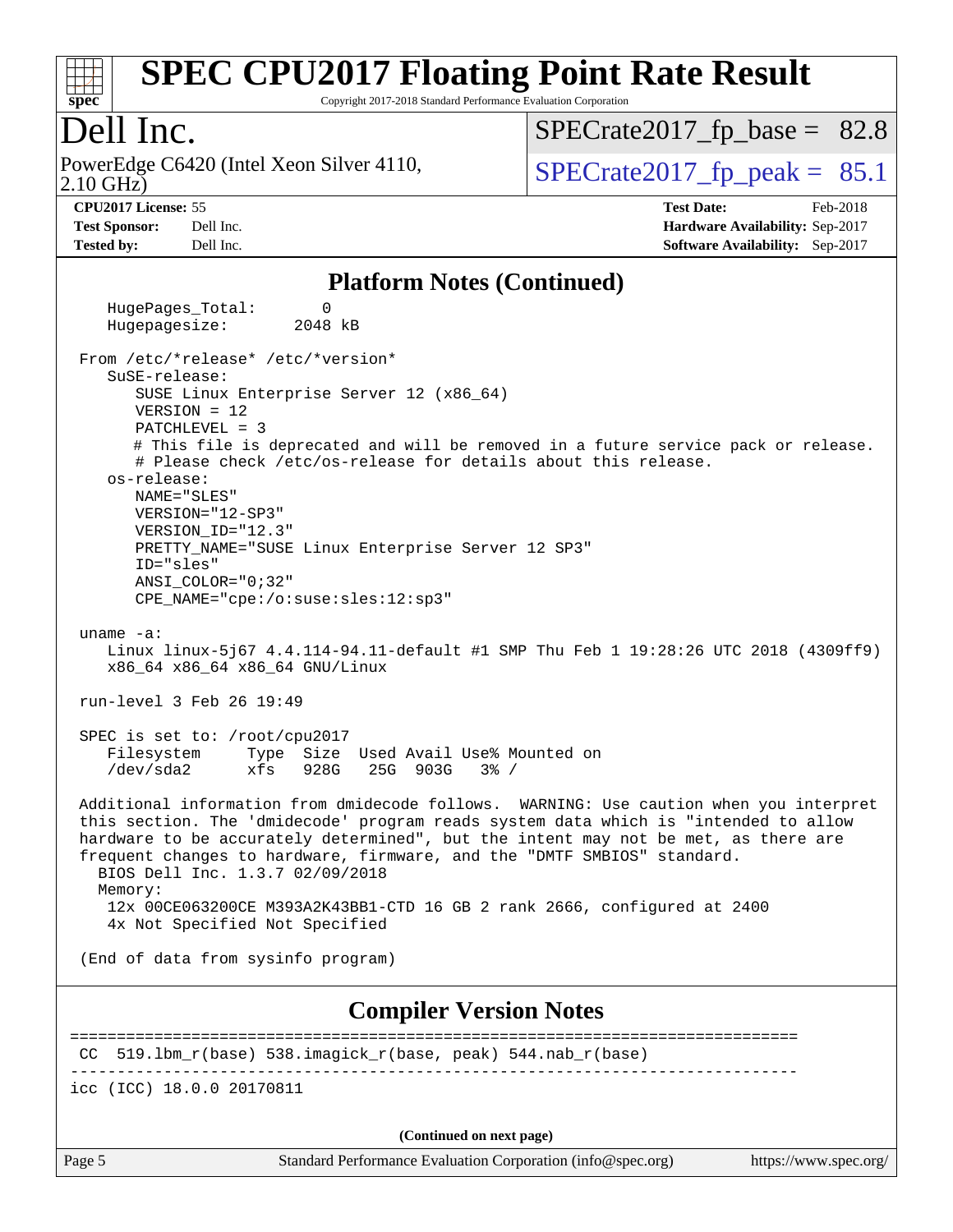

Copyright 2017-2018 Standard Performance Evaluation Corporation

### Dell Inc.

2.10 GHz) PowerEdge C6420 (Intel Xeon Silver 4110,  $\text{SPECrate2017\_fp\_peak} = 85.1$ 

 $SPECrate2017_fp\_base = 82.8$ 

**[CPU2017 License:](http://www.spec.org/auto/cpu2017/Docs/result-fields.html#CPU2017License)** 55 **[Test Date:](http://www.spec.org/auto/cpu2017/Docs/result-fields.html#TestDate)** Feb-2018 **[Test Sponsor:](http://www.spec.org/auto/cpu2017/Docs/result-fields.html#TestSponsor)** Dell Inc. **[Hardware Availability:](http://www.spec.org/auto/cpu2017/Docs/result-fields.html#HardwareAvailability)** Sep-2017 **[Tested by:](http://www.spec.org/auto/cpu2017/Docs/result-fields.html#Testedby)** Dell Inc. **[Software Availability:](http://www.spec.org/auto/cpu2017/Docs/result-fields.html#SoftwareAvailability)** Sep-2017

#### **[Compiler Version Notes \(Continued\)](http://www.spec.org/auto/cpu2017/Docs/result-fields.html#CompilerVersionNotes)**

| Page 6                                                                                                                                                                                        | Standard Performance Evaluation Corporation (info@spec.org) | https://www.spec.org/ |
|-----------------------------------------------------------------------------------------------------------------------------------------------------------------------------------------------|-------------------------------------------------------------|-----------------------|
|                                                                                                                                                                                               | (Continued on next page)                                    |                       |
| icpc (ICC) 18.0.0 20170811<br>Copyright (C) 1985-2017 Intel Corporation. All rights reserved.                                                                                                 |                                                             |                       |
| 507.cactuBSSN r(base)<br>FC.                                                                                                                                                                  |                                                             |                       |
|                                                                                                                                                                                               |                                                             |                       |
| icpc (ICC) 18.0.0 20170811<br>Copyright (C) 1985-2017 Intel Corporation. All rights reserved.<br>icc (ICC) 18.0.0 20170811<br>Copyright (C) 1985-2017 Intel Corporation. All rights reserved. |                                                             |                       |
| 511.povray_r(peak) 526.blender_r(peak)<br>CC                                                                                                                                                  |                                                             |                       |
|                                                                                                                                                                                               |                                                             |                       |
| icpc (ICC) 18.0.0 20170811<br>Copyright (C) 1985-2017 Intel Corporation. All rights reserved.<br>icc (ICC) 18.0.0 20170811<br>Copyright (C) 1985-2017 Intel Corporation. All rights reserved. |                                                             |                       |
| 511.povray_r(base) 526.blender_r(base)<br>CC                                                                                                                                                  |                                                             |                       |
| icpc (ICC) 18.0.0 20170811<br>Copyright (C) 1985-2017 Intel Corporation. All rights reserved.<br><u> - - - - - - - - - - -</u>                                                                |                                                             |                       |
| CXXC 508.namd_r(peak) 510.parest_r(peak)                                                                                                                                                      |                                                             |                       |
| icpc (ICC) 18.0.0 20170811<br>Copyright (C) 1985-2017 Intel Corporation. All rights reserved.                                                                                                 |                                                             |                       |
| CXXC 508.namd_r(base) 510.parest_r(base)                                                                                                                                                      |                                                             |                       |
| icc (ICC) 18.0.0 20170811<br>Copyright (C) 1985-2017 Intel Corporation. All rights reserved.                                                                                                  |                                                             |                       |
| $CC = 519.1bm_r(peak) 544.nab_r(peak)$<br>. <u>_ _ _ _ _ _ _ _ _ _ _ _ _ _ _ _</u> _                                                                                                          |                                                             |                       |
| Copyright (C) 1985-2017 Intel Corporation. All rights reserved.                                                                                                                               |                                                             |                       |
|                                                                                                                                                                                               |                                                             |                       |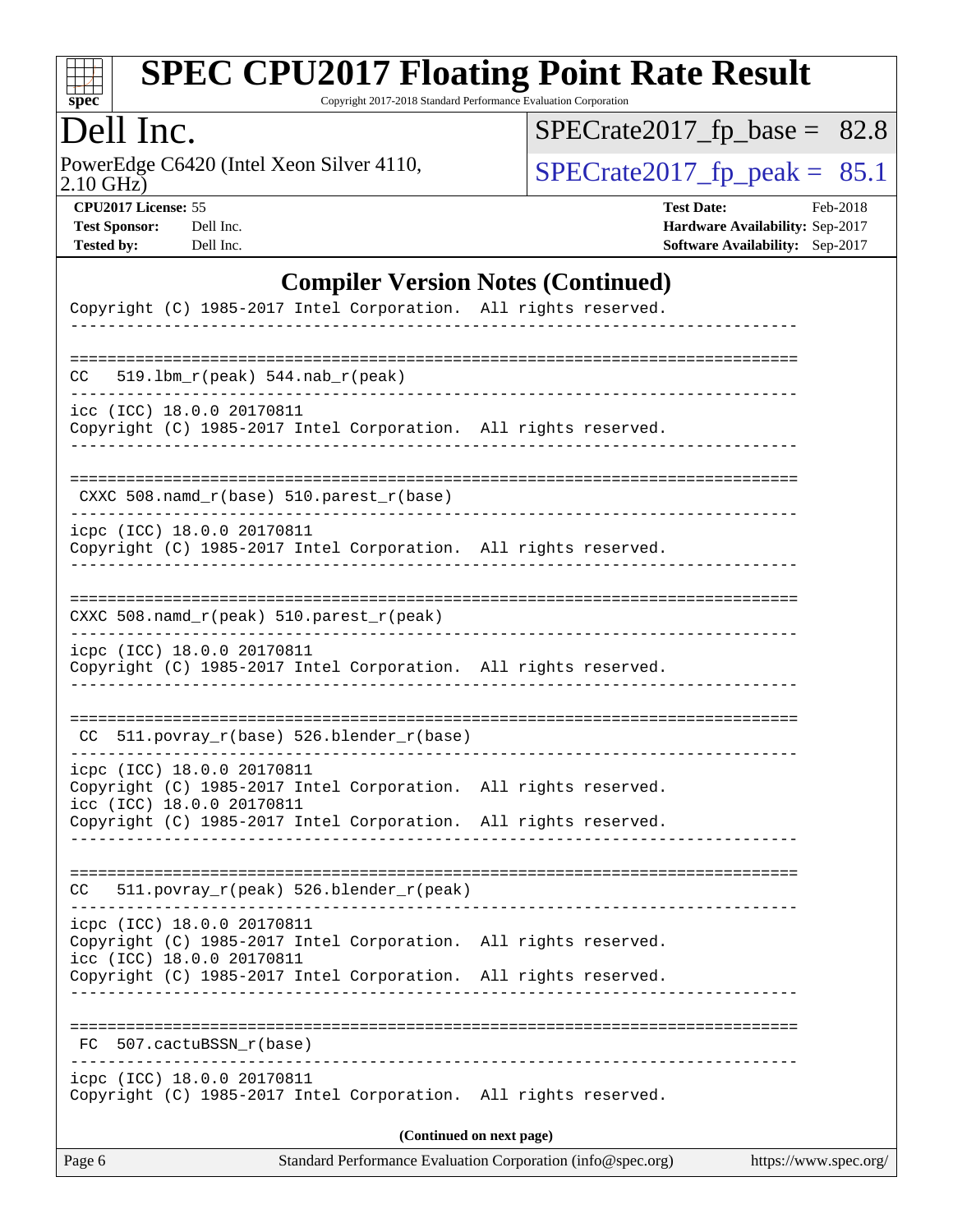

Copyright 2017-2018 Standard Performance Evaluation Corporation

# Dell Inc.

2.10 GHz) PowerEdge C6420 (Intel Xeon Silver 4110,  $\text{SPECrate2017\_fp\_peak} = 85.1$ 

 $SPECrate2017_fp\_base = 82.8$ 

**[CPU2017 License:](http://www.spec.org/auto/cpu2017/Docs/result-fields.html#CPU2017License)** 55 **[Test Date:](http://www.spec.org/auto/cpu2017/Docs/result-fields.html#TestDate)** Feb-2018 **[Test Sponsor:](http://www.spec.org/auto/cpu2017/Docs/result-fields.html#TestSponsor)** Dell Inc. **[Hardware Availability:](http://www.spec.org/auto/cpu2017/Docs/result-fields.html#HardwareAvailability)** Sep-2017 **[Tested by:](http://www.spec.org/auto/cpu2017/Docs/result-fields.html#Testedby)** Dell Inc. **[Software Availability:](http://www.spec.org/auto/cpu2017/Docs/result-fields.html#SoftwareAvailability)** Sep-2017

### **[Compiler Version Notes \(Continued\)](http://www.spec.org/auto/cpu2017/Docs/result-fields.html#CompilerVersionNotes)**

| $\frac{1}{2}$<br>icc (ICC) 18.0.0 20170811<br>Copyright (C) 1985-2017 Intel Corporation. All rights reserved.<br>ifort (IFORT) 18.0.0 20170811<br>Copyright (C) 1985-2017 Intel Corporation. All rights reserved. |  |
|-------------------------------------------------------------------------------------------------------------------------------------------------------------------------------------------------------------------|--|
| $FC$ 507. cactuBSSN $r$ (peak)                                                                                                                                                                                    |  |
| icpc (ICC) 18.0.0 20170811<br>Copyright (C) 1985-2017 Intel Corporation. All rights reserved.<br>icc (ICC) 18.0.0 20170811                                                                                        |  |
| Copyright (C) 1985-2017 Intel Corporation. All rights reserved.<br>ifort (IFORT) 18.0.0 20170811<br>Copyright (C) 1985-2017 Intel Corporation. All rights reserved.                                               |  |
|                                                                                                                                                                                                                   |  |
| FC 503.bwaves_r(base, peak) 549.fotonik3d_r(base, peak) 554.roms_r(base)                                                                                                                                          |  |
| ifort (IFORT) 18.0.0 20170811<br>Copyright (C) 1985-2017 Intel Corporation. All rights reserved.<br>_____________________________                                                                                 |  |
| $FC$ 554.roms $r$ (peak)                                                                                                                                                                                          |  |
| ifort (IFORT) 18.0.0 20170811<br>Copyright (C) 1985-2017 Intel Corporation. All rights reserved.                                                                                                                  |  |
| $CC$ 521.wrf_r(base) 527.cam4_r(base)                                                                                                                                                                             |  |
| ifort (IFORT) 18.0.0 20170811<br>Copyright (C) 1985-2017 Intel Corporation. All rights reserved.<br>icc (ICC) 18.0.0 20170811                                                                                     |  |
| Copyright (C) 1985-2017 Intel Corporation. All rights reserved.                                                                                                                                                   |  |
| CC<br>$521.wrf_r(peak) 527.camf_r(peak)$                                                                                                                                                                          |  |
| ifort (IFORT) 18.0.0 20170811<br>Copyright (C) 1985-2017 Intel Corporation. All rights reserved.<br>icc (ICC) 18.0.0 20170811                                                                                     |  |
| Copyright (C) 1985-2017 Intel Corporation. All rights reserved.<br>(Continued on next page)                                                                                                                       |  |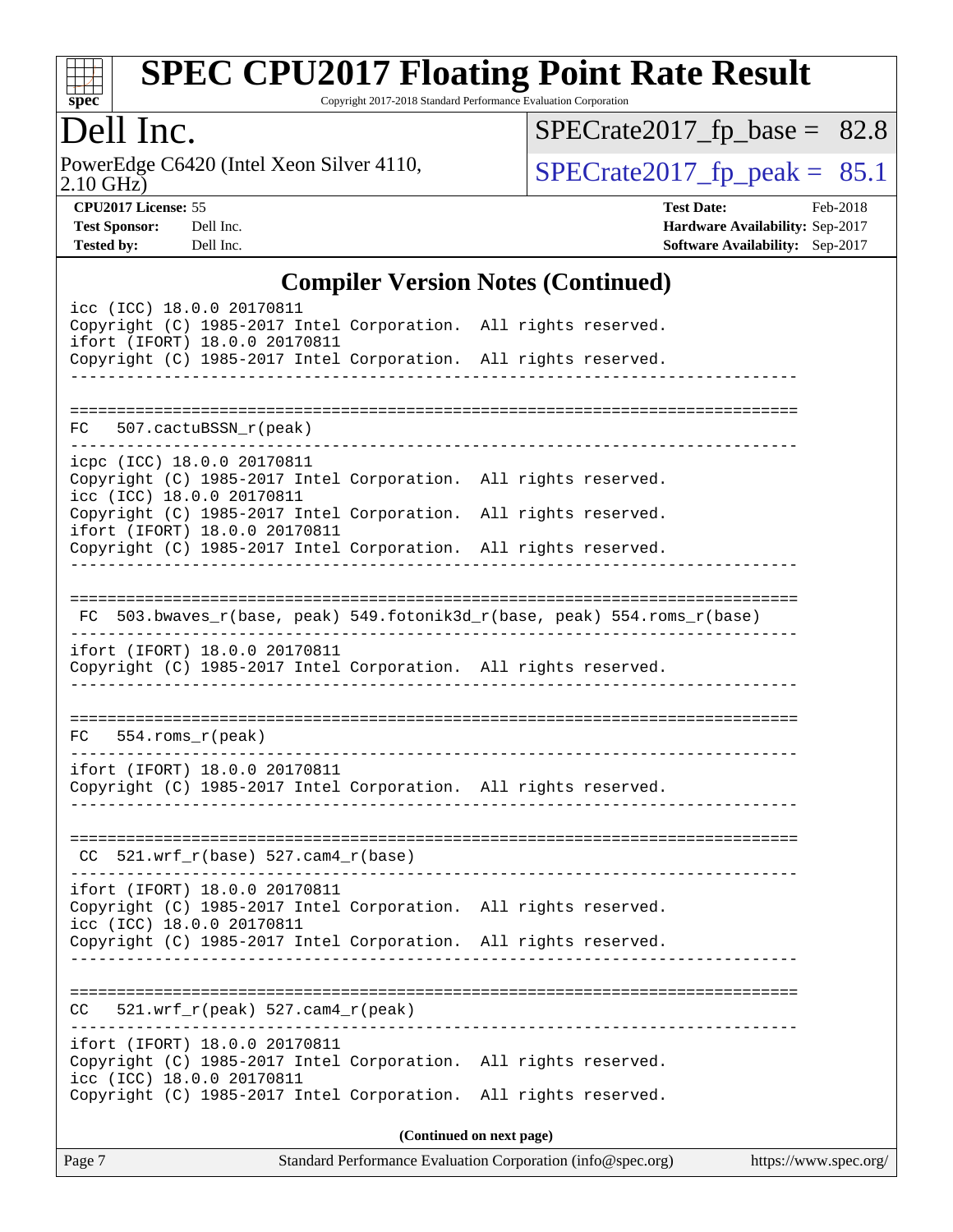

Copyright 2017-2018 Standard Performance Evaluation Corporation

# Dell Inc.

2.10 GHz) PowerEdge C6420 (Intel Xeon Silver 4110,  $\vert$  [SPECrate2017\\_fp\\_peak =](http://www.spec.org/auto/cpu2017/Docs/result-fields.html#SPECrate2017fppeak) 85.1

**[Test Sponsor:](http://www.spec.org/auto/cpu2017/Docs/result-fields.html#TestSponsor)** Dell Inc. **[Hardware Availability:](http://www.spec.org/auto/cpu2017/Docs/result-fields.html#HardwareAvailability)** Sep-2017 **[Tested by:](http://www.spec.org/auto/cpu2017/Docs/result-fields.html#Testedby)** Dell Inc. **[Software Availability:](http://www.spec.org/auto/cpu2017/Docs/result-fields.html#SoftwareAvailability)** Sep-2017

 $SPECTate2017_fp\_base = 82.8$ 

**[CPU2017 License:](http://www.spec.org/auto/cpu2017/Docs/result-fields.html#CPU2017License)** 55 **[Test Date:](http://www.spec.org/auto/cpu2017/Docs/result-fields.html#TestDate)** Feb-2018

**[Compiler Version Notes \(Continued\)](http://www.spec.org/auto/cpu2017/Docs/result-fields.html#CompilerVersionNotes)**

------------------------------------------------------------------------------

### **[Base Compiler Invocation](http://www.spec.org/auto/cpu2017/Docs/result-fields.html#BaseCompilerInvocation)**

[C benchmarks](http://www.spec.org/auto/cpu2017/Docs/result-fields.html#Cbenchmarks):

[icc](http://www.spec.org/cpu2017/results/res2018q1/cpu2017-20180305-03812.flags.html#user_CCbase_intel_icc_18.0_66fc1ee009f7361af1fbd72ca7dcefbb700085f36577c54f309893dd4ec40d12360134090235512931783d35fd58c0460139e722d5067c5574d8eaf2b3e37e92)

[C++ benchmarks:](http://www.spec.org/auto/cpu2017/Docs/result-fields.html#CXXbenchmarks) [icpc](http://www.spec.org/cpu2017/results/res2018q1/cpu2017-20180305-03812.flags.html#user_CXXbase_intel_icpc_18.0_c510b6838c7f56d33e37e94d029a35b4a7bccf4766a728ee175e80a419847e808290a9b78be685c44ab727ea267ec2f070ec5dc83b407c0218cded6866a35d07)

[Fortran benchmarks](http://www.spec.org/auto/cpu2017/Docs/result-fields.html#Fortranbenchmarks): [ifort](http://www.spec.org/cpu2017/results/res2018q1/cpu2017-20180305-03812.flags.html#user_FCbase_intel_ifort_18.0_8111460550e3ca792625aed983ce982f94888b8b503583aa7ba2b8303487b4d8a21a13e7191a45c5fd58ff318f48f9492884d4413fa793fd88dd292cad7027ca)

[Benchmarks using both Fortran and C](http://www.spec.org/auto/cpu2017/Docs/result-fields.html#BenchmarksusingbothFortranandC): [ifort](http://www.spec.org/cpu2017/results/res2018q1/cpu2017-20180305-03812.flags.html#user_CC_FCbase_intel_ifort_18.0_8111460550e3ca792625aed983ce982f94888b8b503583aa7ba2b8303487b4d8a21a13e7191a45c5fd58ff318f48f9492884d4413fa793fd88dd292cad7027ca) [icc](http://www.spec.org/cpu2017/results/res2018q1/cpu2017-20180305-03812.flags.html#user_CC_FCbase_intel_icc_18.0_66fc1ee009f7361af1fbd72ca7dcefbb700085f36577c54f309893dd4ec40d12360134090235512931783d35fd58c0460139e722d5067c5574d8eaf2b3e37e92)

[Benchmarks using both C and C++](http://www.spec.org/auto/cpu2017/Docs/result-fields.html#BenchmarksusingbothCandCXX): [icpc](http://www.spec.org/cpu2017/results/res2018q1/cpu2017-20180305-03812.flags.html#user_CC_CXXbase_intel_icpc_18.0_c510b6838c7f56d33e37e94d029a35b4a7bccf4766a728ee175e80a419847e808290a9b78be685c44ab727ea267ec2f070ec5dc83b407c0218cded6866a35d07) [icc](http://www.spec.org/cpu2017/results/res2018q1/cpu2017-20180305-03812.flags.html#user_CC_CXXbase_intel_icc_18.0_66fc1ee009f7361af1fbd72ca7dcefbb700085f36577c54f309893dd4ec40d12360134090235512931783d35fd58c0460139e722d5067c5574d8eaf2b3e37e92)

[Benchmarks using Fortran, C, and C++:](http://www.spec.org/auto/cpu2017/Docs/result-fields.html#BenchmarksusingFortranCandCXX) [icpc](http://www.spec.org/cpu2017/results/res2018q1/cpu2017-20180305-03812.flags.html#user_CC_CXX_FCbase_intel_icpc_18.0_c510b6838c7f56d33e37e94d029a35b4a7bccf4766a728ee175e80a419847e808290a9b78be685c44ab727ea267ec2f070ec5dc83b407c0218cded6866a35d07) [icc](http://www.spec.org/cpu2017/results/res2018q1/cpu2017-20180305-03812.flags.html#user_CC_CXX_FCbase_intel_icc_18.0_66fc1ee009f7361af1fbd72ca7dcefbb700085f36577c54f309893dd4ec40d12360134090235512931783d35fd58c0460139e722d5067c5574d8eaf2b3e37e92) [ifort](http://www.spec.org/cpu2017/results/res2018q1/cpu2017-20180305-03812.flags.html#user_CC_CXX_FCbase_intel_ifort_18.0_8111460550e3ca792625aed983ce982f94888b8b503583aa7ba2b8303487b4d8a21a13e7191a45c5fd58ff318f48f9492884d4413fa793fd88dd292cad7027ca)

### **[Base Portability Flags](http://www.spec.org/auto/cpu2017/Docs/result-fields.html#BasePortabilityFlags)**

 503.bwaves\_r: [-DSPEC\\_LP64](http://www.spec.org/cpu2017/results/res2018q1/cpu2017-20180305-03812.flags.html#suite_basePORTABILITY503_bwaves_r_DSPEC_LP64) 507.cactuBSSN\_r: [-DSPEC\\_LP64](http://www.spec.org/cpu2017/results/res2018q1/cpu2017-20180305-03812.flags.html#suite_basePORTABILITY507_cactuBSSN_r_DSPEC_LP64) 508.namd\_r: [-DSPEC\\_LP64](http://www.spec.org/cpu2017/results/res2018q1/cpu2017-20180305-03812.flags.html#suite_basePORTABILITY508_namd_r_DSPEC_LP64) 510.parest\_r: [-DSPEC\\_LP64](http://www.spec.org/cpu2017/results/res2018q1/cpu2017-20180305-03812.flags.html#suite_basePORTABILITY510_parest_r_DSPEC_LP64) 511.povray\_r: [-DSPEC\\_LP64](http://www.spec.org/cpu2017/results/res2018q1/cpu2017-20180305-03812.flags.html#suite_basePORTABILITY511_povray_r_DSPEC_LP64) 519.lbm\_r: [-DSPEC\\_LP64](http://www.spec.org/cpu2017/results/res2018q1/cpu2017-20180305-03812.flags.html#suite_basePORTABILITY519_lbm_r_DSPEC_LP64) 521.wrf\_r: [-DSPEC\\_LP64](http://www.spec.org/cpu2017/results/res2018q1/cpu2017-20180305-03812.flags.html#suite_basePORTABILITY521_wrf_r_DSPEC_LP64) [-DSPEC\\_CASE\\_FLAG](http://www.spec.org/cpu2017/results/res2018q1/cpu2017-20180305-03812.flags.html#b521.wrf_r_baseCPORTABILITY_DSPEC_CASE_FLAG) [-convert big\\_endian](http://www.spec.org/cpu2017/results/res2018q1/cpu2017-20180305-03812.flags.html#user_baseFPORTABILITY521_wrf_r_convert_big_endian_c3194028bc08c63ac5d04de18c48ce6d347e4e562e8892b8bdbdc0214820426deb8554edfa529a3fb25a586e65a3d812c835984020483e7e73212c4d31a38223) 526.blender\_r: [-DSPEC\\_LP64](http://www.spec.org/cpu2017/results/res2018q1/cpu2017-20180305-03812.flags.html#suite_basePORTABILITY526_blender_r_DSPEC_LP64) [-DSPEC\\_LINUX](http://www.spec.org/cpu2017/results/res2018q1/cpu2017-20180305-03812.flags.html#b526.blender_r_baseCPORTABILITY_DSPEC_LINUX) [-funsigned-char](http://www.spec.org/cpu2017/results/res2018q1/cpu2017-20180305-03812.flags.html#user_baseCPORTABILITY526_blender_r_force_uchar_40c60f00ab013830e2dd6774aeded3ff59883ba5a1fc5fc14077f794d777847726e2a5858cbc7672e36e1b067e7e5c1d9a74f7176df07886a243d7cc18edfe67) 527.cam4\_r: [-DSPEC\\_LP64](http://www.spec.org/cpu2017/results/res2018q1/cpu2017-20180305-03812.flags.html#suite_basePORTABILITY527_cam4_r_DSPEC_LP64) [-DSPEC\\_CASE\\_FLAG](http://www.spec.org/cpu2017/results/res2018q1/cpu2017-20180305-03812.flags.html#b527.cam4_r_baseCPORTABILITY_DSPEC_CASE_FLAG) 538.imagick\_r: [-DSPEC\\_LP64](http://www.spec.org/cpu2017/results/res2018q1/cpu2017-20180305-03812.flags.html#suite_basePORTABILITY538_imagick_r_DSPEC_LP64) 544.nab\_r: [-DSPEC\\_LP64](http://www.spec.org/cpu2017/results/res2018q1/cpu2017-20180305-03812.flags.html#suite_basePORTABILITY544_nab_r_DSPEC_LP64) 549.fotonik3d\_r: [-DSPEC\\_LP64](http://www.spec.org/cpu2017/results/res2018q1/cpu2017-20180305-03812.flags.html#suite_basePORTABILITY549_fotonik3d_r_DSPEC_LP64) 554.roms\_r: [-DSPEC\\_LP64](http://www.spec.org/cpu2017/results/res2018q1/cpu2017-20180305-03812.flags.html#suite_basePORTABILITY554_roms_r_DSPEC_LP64)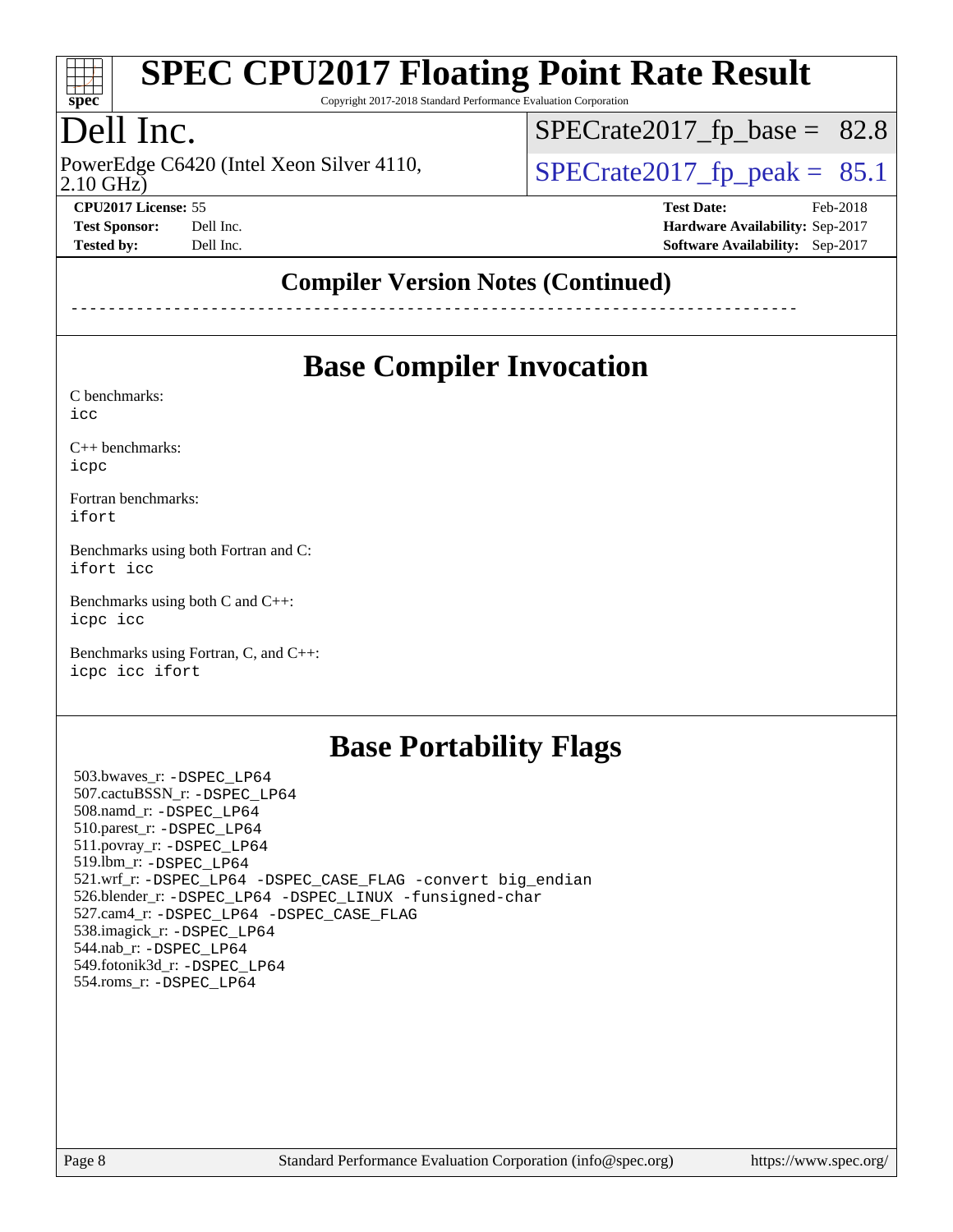

Copyright 2017-2018 Standard Performance Evaluation Corporation

### Dell Inc.

2.10 GHz) PowerEdge C6420 (Intel Xeon Silver 4110,  $\text{SPECrate2017\_fp\_peak} = 85.1$ 

 $SPECTate2017_fp\_base = 82.8$ 

**[CPU2017 License:](http://www.spec.org/auto/cpu2017/Docs/result-fields.html#CPU2017License)** 55 **[Test Date:](http://www.spec.org/auto/cpu2017/Docs/result-fields.html#TestDate)** Feb-2018 **[Test Sponsor:](http://www.spec.org/auto/cpu2017/Docs/result-fields.html#TestSponsor)** Dell Inc. **[Hardware Availability:](http://www.spec.org/auto/cpu2017/Docs/result-fields.html#HardwareAvailability)** Sep-2017 **[Tested by:](http://www.spec.org/auto/cpu2017/Docs/result-fields.html#Testedby)** Dell Inc. **[Software Availability:](http://www.spec.org/auto/cpu2017/Docs/result-fields.html#SoftwareAvailability)** Sep-2017

# **[Base Optimization Flags](http://www.spec.org/auto/cpu2017/Docs/result-fields.html#BaseOptimizationFlags)**

#### [C benchmarks](http://www.spec.org/auto/cpu2017/Docs/result-fields.html#Cbenchmarks):

[-xCORE-AVX2](http://www.spec.org/cpu2017/results/res2018q1/cpu2017-20180305-03812.flags.html#user_CCbase_f-xCORE-AVX2) [-ipo](http://www.spec.org/cpu2017/results/res2018q1/cpu2017-20180305-03812.flags.html#user_CCbase_f-ipo) [-O3](http://www.spec.org/cpu2017/results/res2018q1/cpu2017-20180305-03812.flags.html#user_CCbase_f-O3) [-no-prec-div](http://www.spec.org/cpu2017/results/res2018q1/cpu2017-20180305-03812.flags.html#user_CCbase_f-no-prec-div) [-qopt-prefetch](http://www.spec.org/cpu2017/results/res2018q1/cpu2017-20180305-03812.flags.html#user_CCbase_f-qopt-prefetch) [-ffinite-math-only](http://www.spec.org/cpu2017/results/res2018q1/cpu2017-20180305-03812.flags.html#user_CCbase_f_finite_math_only_cb91587bd2077682c4b38af759c288ed7c732db004271a9512da14a4f8007909a5f1427ecbf1a0fb78ff2a814402c6114ac565ca162485bbcae155b5e4258871) [-qopt-mem-layout-trans=3](http://www.spec.org/cpu2017/results/res2018q1/cpu2017-20180305-03812.flags.html#user_CCbase_f-qopt-mem-layout-trans_de80db37974c74b1f0e20d883f0b675c88c3b01e9d123adea9b28688d64333345fb62bc4a798493513fdb68f60282f9a726aa07f478b2f7113531aecce732043) [C++ benchmarks:](http://www.spec.org/auto/cpu2017/Docs/result-fields.html#CXXbenchmarks) [-xCORE-AVX2](http://www.spec.org/cpu2017/results/res2018q1/cpu2017-20180305-03812.flags.html#user_CXXbase_f-xCORE-AVX2) [-ipo](http://www.spec.org/cpu2017/results/res2018q1/cpu2017-20180305-03812.flags.html#user_CXXbase_f-ipo) [-O3](http://www.spec.org/cpu2017/results/res2018q1/cpu2017-20180305-03812.flags.html#user_CXXbase_f-O3) [-no-prec-div](http://www.spec.org/cpu2017/results/res2018q1/cpu2017-20180305-03812.flags.html#user_CXXbase_f-no-prec-div) [-qopt-prefetch](http://www.spec.org/cpu2017/results/res2018q1/cpu2017-20180305-03812.flags.html#user_CXXbase_f-qopt-prefetch) [-ffinite-math-only](http://www.spec.org/cpu2017/results/res2018q1/cpu2017-20180305-03812.flags.html#user_CXXbase_f_finite_math_only_cb91587bd2077682c4b38af759c288ed7c732db004271a9512da14a4f8007909a5f1427ecbf1a0fb78ff2a814402c6114ac565ca162485bbcae155b5e4258871) [-qopt-mem-layout-trans=3](http://www.spec.org/cpu2017/results/res2018q1/cpu2017-20180305-03812.flags.html#user_CXXbase_f-qopt-mem-layout-trans_de80db37974c74b1f0e20d883f0b675c88c3b01e9d123adea9b28688d64333345fb62bc4a798493513fdb68f60282f9a726aa07f478b2f7113531aecce732043) [Fortran benchmarks](http://www.spec.org/auto/cpu2017/Docs/result-fields.html#Fortranbenchmarks): [-xCORE-AVX2](http://www.spec.org/cpu2017/results/res2018q1/cpu2017-20180305-03812.flags.html#user_FCbase_f-xCORE-AVX2) [-ipo](http://www.spec.org/cpu2017/results/res2018q1/cpu2017-20180305-03812.flags.html#user_FCbase_f-ipo) [-O3](http://www.spec.org/cpu2017/results/res2018q1/cpu2017-20180305-03812.flags.html#user_FCbase_f-O3) [-no-prec-div](http://www.spec.org/cpu2017/results/res2018q1/cpu2017-20180305-03812.flags.html#user_FCbase_f-no-prec-div) [-qopt-prefetch](http://www.spec.org/cpu2017/results/res2018q1/cpu2017-20180305-03812.flags.html#user_FCbase_f-qopt-prefetch) [-ffinite-math-only](http://www.spec.org/cpu2017/results/res2018q1/cpu2017-20180305-03812.flags.html#user_FCbase_f_finite_math_only_cb91587bd2077682c4b38af759c288ed7c732db004271a9512da14a4f8007909a5f1427ecbf1a0fb78ff2a814402c6114ac565ca162485bbcae155b5e4258871) [-qopt-mem-layout-trans=3](http://www.spec.org/cpu2017/results/res2018q1/cpu2017-20180305-03812.flags.html#user_FCbase_f-qopt-mem-layout-trans_de80db37974c74b1f0e20d883f0b675c88c3b01e9d123adea9b28688d64333345fb62bc4a798493513fdb68f60282f9a726aa07f478b2f7113531aecce732043) [-nostandard-realloc-lhs](http://www.spec.org/cpu2017/results/res2018q1/cpu2017-20180305-03812.flags.html#user_FCbase_f_2003_std_realloc_82b4557e90729c0f113870c07e44d33d6f5a304b4f63d4c15d2d0f1fab99f5daaed73bdb9275d9ae411527f28b936061aa8b9c8f2d63842963b95c9dd6426b8a) [-align array32byte](http://www.spec.org/cpu2017/results/res2018q1/cpu2017-20180305-03812.flags.html#user_FCbase_align_array32byte_b982fe038af199962ba9a80c053b8342c548c85b40b8e86eb3cc33dee0d7986a4af373ac2d51c3f7cf710a18d62fdce2948f201cd044323541f22fc0fffc51b6) [Benchmarks using both Fortran and C](http://www.spec.org/auto/cpu2017/Docs/result-fields.html#BenchmarksusingbothFortranandC): [-xCORE-AVX2](http://www.spec.org/cpu2017/results/res2018q1/cpu2017-20180305-03812.flags.html#user_CC_FCbase_f-xCORE-AVX2) [-ipo](http://www.spec.org/cpu2017/results/res2018q1/cpu2017-20180305-03812.flags.html#user_CC_FCbase_f-ipo) [-O3](http://www.spec.org/cpu2017/results/res2018q1/cpu2017-20180305-03812.flags.html#user_CC_FCbase_f-O3) [-no-prec-div](http://www.spec.org/cpu2017/results/res2018q1/cpu2017-20180305-03812.flags.html#user_CC_FCbase_f-no-prec-div) [-qopt-prefetch](http://www.spec.org/cpu2017/results/res2018q1/cpu2017-20180305-03812.flags.html#user_CC_FCbase_f-qopt-prefetch) [-ffinite-math-only](http://www.spec.org/cpu2017/results/res2018q1/cpu2017-20180305-03812.flags.html#user_CC_FCbase_f_finite_math_only_cb91587bd2077682c4b38af759c288ed7c732db004271a9512da14a4f8007909a5f1427ecbf1a0fb78ff2a814402c6114ac565ca162485bbcae155b5e4258871) [-qopt-mem-layout-trans=3](http://www.spec.org/cpu2017/results/res2018q1/cpu2017-20180305-03812.flags.html#user_CC_FCbase_f-qopt-mem-layout-trans_de80db37974c74b1f0e20d883f0b675c88c3b01e9d123adea9b28688d64333345fb62bc4a798493513fdb68f60282f9a726aa07f478b2f7113531aecce732043) [-nostandard-realloc-lhs](http://www.spec.org/cpu2017/results/res2018q1/cpu2017-20180305-03812.flags.html#user_CC_FCbase_f_2003_std_realloc_82b4557e90729c0f113870c07e44d33d6f5a304b4f63d4c15d2d0f1fab99f5daaed73bdb9275d9ae411527f28b936061aa8b9c8f2d63842963b95c9dd6426b8a) [-align array32byte](http://www.spec.org/cpu2017/results/res2018q1/cpu2017-20180305-03812.flags.html#user_CC_FCbase_align_array32byte_b982fe038af199962ba9a80c053b8342c548c85b40b8e86eb3cc33dee0d7986a4af373ac2d51c3f7cf710a18d62fdce2948f201cd044323541f22fc0fffc51b6) [Benchmarks using both C and C++:](http://www.spec.org/auto/cpu2017/Docs/result-fields.html#BenchmarksusingbothCandCXX) [-xCORE-AVX2](http://www.spec.org/cpu2017/results/res2018q1/cpu2017-20180305-03812.flags.html#user_CC_CXXbase_f-xCORE-AVX2) [-ipo](http://www.spec.org/cpu2017/results/res2018q1/cpu2017-20180305-03812.flags.html#user_CC_CXXbase_f-ipo) [-O3](http://www.spec.org/cpu2017/results/res2018q1/cpu2017-20180305-03812.flags.html#user_CC_CXXbase_f-O3) [-no-prec-div](http://www.spec.org/cpu2017/results/res2018q1/cpu2017-20180305-03812.flags.html#user_CC_CXXbase_f-no-prec-div) [-qopt-prefetch](http://www.spec.org/cpu2017/results/res2018q1/cpu2017-20180305-03812.flags.html#user_CC_CXXbase_f-qopt-prefetch) [-ffinite-math-only](http://www.spec.org/cpu2017/results/res2018q1/cpu2017-20180305-03812.flags.html#user_CC_CXXbase_f_finite_math_only_cb91587bd2077682c4b38af759c288ed7c732db004271a9512da14a4f8007909a5f1427ecbf1a0fb78ff2a814402c6114ac565ca162485bbcae155b5e4258871) [-qopt-mem-layout-trans=3](http://www.spec.org/cpu2017/results/res2018q1/cpu2017-20180305-03812.flags.html#user_CC_CXXbase_f-qopt-mem-layout-trans_de80db37974c74b1f0e20d883f0b675c88c3b01e9d123adea9b28688d64333345fb62bc4a798493513fdb68f60282f9a726aa07f478b2f7113531aecce732043) [Benchmarks using Fortran, C, and C++](http://www.spec.org/auto/cpu2017/Docs/result-fields.html#BenchmarksusingFortranCandCXX): [-xCORE-AVX2](http://www.spec.org/cpu2017/results/res2018q1/cpu2017-20180305-03812.flags.html#user_CC_CXX_FCbase_f-xCORE-AVX2) [-ipo](http://www.spec.org/cpu2017/results/res2018q1/cpu2017-20180305-03812.flags.html#user_CC_CXX_FCbase_f-ipo) [-O3](http://www.spec.org/cpu2017/results/res2018q1/cpu2017-20180305-03812.flags.html#user_CC_CXX_FCbase_f-O3) [-no-prec-div](http://www.spec.org/cpu2017/results/res2018q1/cpu2017-20180305-03812.flags.html#user_CC_CXX_FCbase_f-no-prec-div) [-qopt-prefetch](http://www.spec.org/cpu2017/results/res2018q1/cpu2017-20180305-03812.flags.html#user_CC_CXX_FCbase_f-qopt-prefetch) [-ffinite-math-only](http://www.spec.org/cpu2017/results/res2018q1/cpu2017-20180305-03812.flags.html#user_CC_CXX_FCbase_f_finite_math_only_cb91587bd2077682c4b38af759c288ed7c732db004271a9512da14a4f8007909a5f1427ecbf1a0fb78ff2a814402c6114ac565ca162485bbcae155b5e4258871)

[-qopt-mem-layout-trans=3](http://www.spec.org/cpu2017/results/res2018q1/cpu2017-20180305-03812.flags.html#user_CC_CXX_FCbase_f-qopt-mem-layout-trans_de80db37974c74b1f0e20d883f0b675c88c3b01e9d123adea9b28688d64333345fb62bc4a798493513fdb68f60282f9a726aa07f478b2f7113531aecce732043) [-nostandard-realloc-lhs](http://www.spec.org/cpu2017/results/res2018q1/cpu2017-20180305-03812.flags.html#user_CC_CXX_FCbase_f_2003_std_realloc_82b4557e90729c0f113870c07e44d33d6f5a304b4f63d4c15d2d0f1fab99f5daaed73bdb9275d9ae411527f28b936061aa8b9c8f2d63842963b95c9dd6426b8a) [-align array32byte](http://www.spec.org/cpu2017/results/res2018q1/cpu2017-20180305-03812.flags.html#user_CC_CXX_FCbase_align_array32byte_b982fe038af199962ba9a80c053b8342c548c85b40b8e86eb3cc33dee0d7986a4af373ac2d51c3f7cf710a18d62fdce2948f201cd044323541f22fc0fffc51b6)

### **[Base Other Flags](http://www.spec.org/auto/cpu2017/Docs/result-fields.html#BaseOtherFlags)**

[C benchmarks](http://www.spec.org/auto/cpu2017/Docs/result-fields.html#Cbenchmarks):  $-m64 - std = c11$  $-m64 - std = c11$ [C++ benchmarks:](http://www.spec.org/auto/cpu2017/Docs/result-fields.html#CXXbenchmarks) [-m64](http://www.spec.org/cpu2017/results/res2018q1/cpu2017-20180305-03812.flags.html#user_CXXbase_intel_intel64_18.0_af43caccfc8ded86e7699f2159af6efc7655f51387b94da716254467f3c01020a5059329e2569e4053f409e7c9202a7efc638f7a6d1ffb3f52dea4a3e31d82ab) [Fortran benchmarks](http://www.spec.org/auto/cpu2017/Docs/result-fields.html#Fortranbenchmarks): [-m64](http://www.spec.org/cpu2017/results/res2018q1/cpu2017-20180305-03812.flags.html#user_FCbase_intel_intel64_18.0_af43caccfc8ded86e7699f2159af6efc7655f51387b94da716254467f3c01020a5059329e2569e4053f409e7c9202a7efc638f7a6d1ffb3f52dea4a3e31d82ab) [Benchmarks using both Fortran and C](http://www.spec.org/auto/cpu2017/Docs/result-fields.html#BenchmarksusingbothFortranandC):  $-m64$   $-std=cl1$ [Benchmarks using both C and C++](http://www.spec.org/auto/cpu2017/Docs/result-fields.html#BenchmarksusingbothCandCXX):  $-m64 - std= c11$  $-m64 - std= c11$ [Benchmarks using Fortran, C, and C++:](http://www.spec.org/auto/cpu2017/Docs/result-fields.html#BenchmarksusingFortranCandCXX)  $-m64 - std = c11$  $-m64 - std = c11$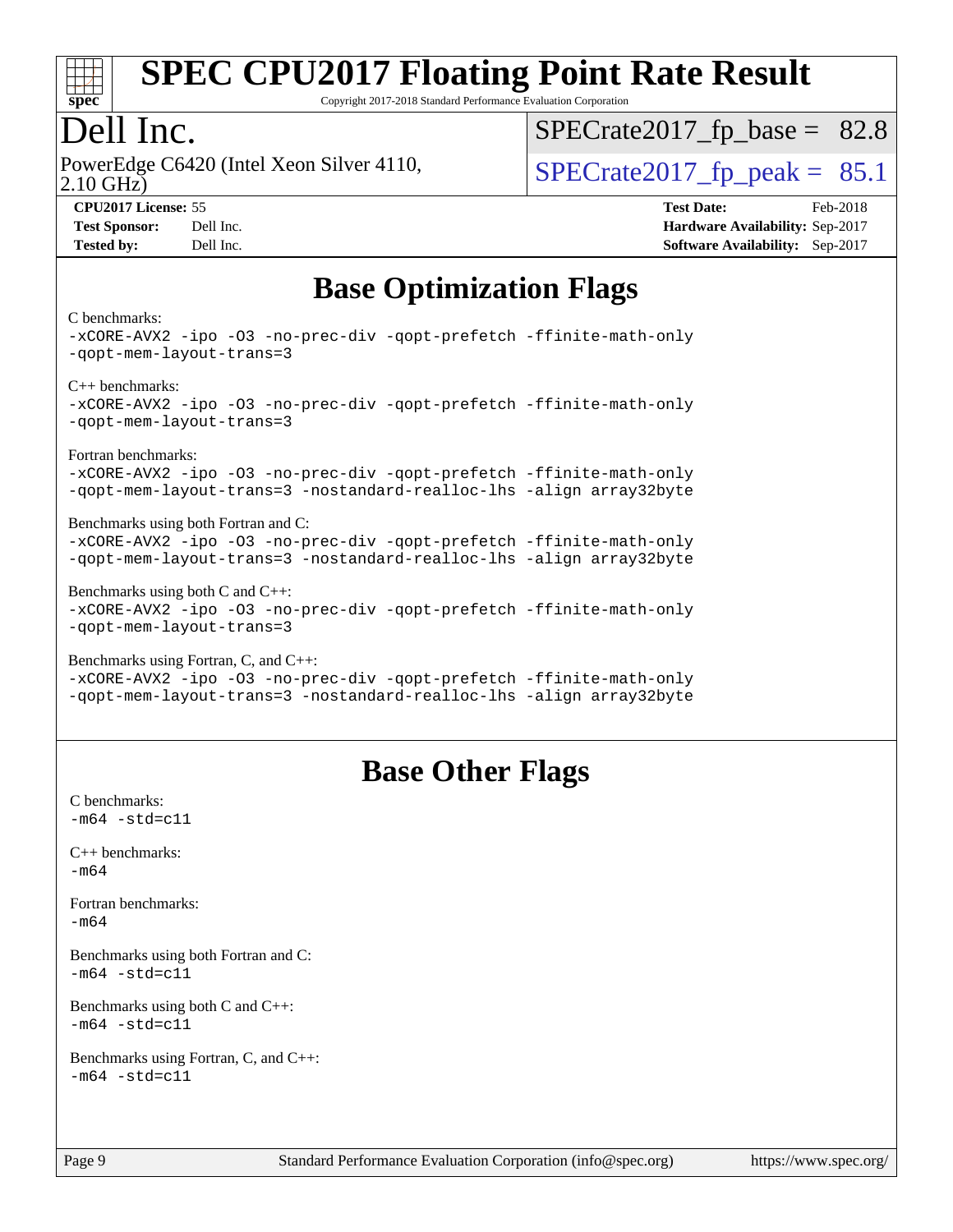

Copyright 2017-2018 Standard Performance Evaluation Corporation

# Dell Inc.

2.10 GHz) PowerEdge C6420 (Intel Xeon Silver 4110,  $\boxed{\text{SPECrate2017\_fp\_peak = 85.1}}$ 

 $SPECTate2017_fp\_base = 82.8$ 

**[CPU2017 License:](http://www.spec.org/auto/cpu2017/Docs/result-fields.html#CPU2017License)** 55 **[Test Date:](http://www.spec.org/auto/cpu2017/Docs/result-fields.html#TestDate)** Feb-2018

**[Test Sponsor:](http://www.spec.org/auto/cpu2017/Docs/result-fields.html#TestSponsor)** Dell Inc. **[Hardware Availability:](http://www.spec.org/auto/cpu2017/Docs/result-fields.html#HardwareAvailability)** Sep-2017 **[Tested by:](http://www.spec.org/auto/cpu2017/Docs/result-fields.html#Testedby)** Dell Inc. **[Software Availability:](http://www.spec.org/auto/cpu2017/Docs/result-fields.html#SoftwareAvailability)** Sep-2017

# **[Peak Compiler Invocation](http://www.spec.org/auto/cpu2017/Docs/result-fields.html#PeakCompilerInvocation)**

[C benchmarks](http://www.spec.org/auto/cpu2017/Docs/result-fields.html#Cbenchmarks):

[icc](http://www.spec.org/cpu2017/results/res2018q1/cpu2017-20180305-03812.flags.html#user_CCpeak_intel_icc_18.0_66fc1ee009f7361af1fbd72ca7dcefbb700085f36577c54f309893dd4ec40d12360134090235512931783d35fd58c0460139e722d5067c5574d8eaf2b3e37e92)

[C++ benchmarks:](http://www.spec.org/auto/cpu2017/Docs/result-fields.html#CXXbenchmarks) [icpc](http://www.spec.org/cpu2017/results/res2018q1/cpu2017-20180305-03812.flags.html#user_CXXpeak_intel_icpc_18.0_c510b6838c7f56d33e37e94d029a35b4a7bccf4766a728ee175e80a419847e808290a9b78be685c44ab727ea267ec2f070ec5dc83b407c0218cded6866a35d07)

[Fortran benchmarks](http://www.spec.org/auto/cpu2017/Docs/result-fields.html#Fortranbenchmarks): [ifort](http://www.spec.org/cpu2017/results/res2018q1/cpu2017-20180305-03812.flags.html#user_FCpeak_intel_ifort_18.0_8111460550e3ca792625aed983ce982f94888b8b503583aa7ba2b8303487b4d8a21a13e7191a45c5fd58ff318f48f9492884d4413fa793fd88dd292cad7027ca)

[Benchmarks using both Fortran and C](http://www.spec.org/auto/cpu2017/Docs/result-fields.html#BenchmarksusingbothFortranandC): [ifort](http://www.spec.org/cpu2017/results/res2018q1/cpu2017-20180305-03812.flags.html#user_CC_FCpeak_intel_ifort_18.0_8111460550e3ca792625aed983ce982f94888b8b503583aa7ba2b8303487b4d8a21a13e7191a45c5fd58ff318f48f9492884d4413fa793fd88dd292cad7027ca) [icc](http://www.spec.org/cpu2017/results/res2018q1/cpu2017-20180305-03812.flags.html#user_CC_FCpeak_intel_icc_18.0_66fc1ee009f7361af1fbd72ca7dcefbb700085f36577c54f309893dd4ec40d12360134090235512931783d35fd58c0460139e722d5067c5574d8eaf2b3e37e92)

[Benchmarks using both C and C++:](http://www.spec.org/auto/cpu2017/Docs/result-fields.html#BenchmarksusingbothCandCXX) [icpc](http://www.spec.org/cpu2017/results/res2018q1/cpu2017-20180305-03812.flags.html#user_CC_CXXpeak_intel_icpc_18.0_c510b6838c7f56d33e37e94d029a35b4a7bccf4766a728ee175e80a419847e808290a9b78be685c44ab727ea267ec2f070ec5dc83b407c0218cded6866a35d07) [icc](http://www.spec.org/cpu2017/results/res2018q1/cpu2017-20180305-03812.flags.html#user_CC_CXXpeak_intel_icc_18.0_66fc1ee009f7361af1fbd72ca7dcefbb700085f36577c54f309893dd4ec40d12360134090235512931783d35fd58c0460139e722d5067c5574d8eaf2b3e37e92)

[Benchmarks using Fortran, C, and C++](http://www.spec.org/auto/cpu2017/Docs/result-fields.html#BenchmarksusingFortranCandCXX): [icpc](http://www.spec.org/cpu2017/results/res2018q1/cpu2017-20180305-03812.flags.html#user_CC_CXX_FCpeak_intel_icpc_18.0_c510b6838c7f56d33e37e94d029a35b4a7bccf4766a728ee175e80a419847e808290a9b78be685c44ab727ea267ec2f070ec5dc83b407c0218cded6866a35d07) [icc](http://www.spec.org/cpu2017/results/res2018q1/cpu2017-20180305-03812.flags.html#user_CC_CXX_FCpeak_intel_icc_18.0_66fc1ee009f7361af1fbd72ca7dcefbb700085f36577c54f309893dd4ec40d12360134090235512931783d35fd58c0460139e722d5067c5574d8eaf2b3e37e92) [ifort](http://www.spec.org/cpu2017/results/res2018q1/cpu2017-20180305-03812.flags.html#user_CC_CXX_FCpeak_intel_ifort_18.0_8111460550e3ca792625aed983ce982f94888b8b503583aa7ba2b8303487b4d8a21a13e7191a45c5fd58ff318f48f9492884d4413fa793fd88dd292cad7027ca)

# **[Peak Portability Flags](http://www.spec.org/auto/cpu2017/Docs/result-fields.html#PeakPortabilityFlags)**

Same as Base Portability Flags

# **[Peak Optimization Flags](http://www.spec.org/auto/cpu2017/Docs/result-fields.html#PeakOptimizationFlags)**

[C benchmarks](http://www.spec.org/auto/cpu2017/Docs/result-fields.html#Cbenchmarks):

| $519.$ lbm_r: -prof-qen(pass 1) -prof-use(pass 2) -ipo -xCORE-AVX2 -03<br>-no-prec-div -qopt-prefetch -ffinite-math-only<br>-qopt-mem-layout-trans=3             |
|------------------------------------------------------------------------------------------------------------------------------------------------------------------|
| 538.imagick_r: -xCORE-AVX2 -ipo -03 -no-prec-div -qopt-prefetch<br>-ffinite-math-only -gopt-mem-layout-trans=3                                                   |
| 544.nab_r: Same as 519.1bm_r                                                                                                                                     |
| $C_{++}$ benchmarks:<br>$-prof-qen(pass 1) -prof-use(pass 2) -ipo -xCORE-AVX2 -O3$<br>-no-prec-div -qopt-prefetch -ffinite-math-only<br>-gopt-mem-layout-trans=3 |
| Fortran benchmarks:                                                                                                                                              |
| (Continued on next page)                                                                                                                                         |
| _______                                                                                                                                                          |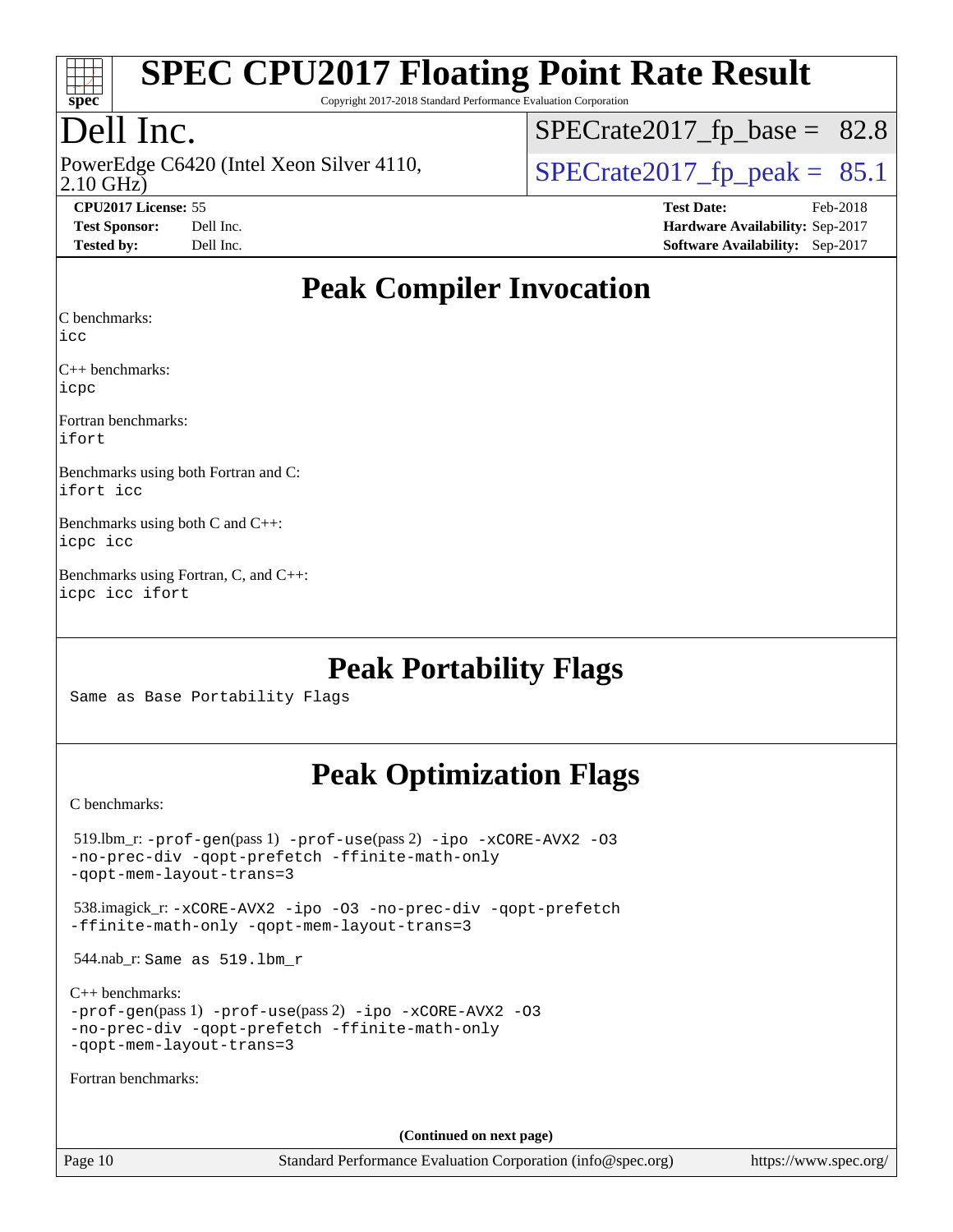

Copyright 2017-2018 Standard Performance Evaluation Corporation

### Dell Inc.

2.10 GHz) PowerEdge C6420 (Intel Xeon Silver 4110,  $\text{SPECrate2017\_fp\_peak} = 85.1$ 

 $SPECTate2017_fp\_base = 82.8$ 

**[Test Sponsor:](http://www.spec.org/auto/cpu2017/Docs/result-fields.html#TestSponsor)** Dell Inc. **[Hardware Availability:](http://www.spec.org/auto/cpu2017/Docs/result-fields.html#HardwareAvailability)** Sep-2017 **[Tested by:](http://www.spec.org/auto/cpu2017/Docs/result-fields.html#Testedby)** Dell Inc. **[Software Availability:](http://www.spec.org/auto/cpu2017/Docs/result-fields.html#SoftwareAvailability)** Sep-2017

**[CPU2017 License:](http://www.spec.org/auto/cpu2017/Docs/result-fields.html#CPU2017License)** 55 **[Test Date:](http://www.spec.org/auto/cpu2017/Docs/result-fields.html#TestDate)** Feb-2018

**[Peak Optimization Flags \(Continued\)](http://www.spec.org/auto/cpu2017/Docs/result-fields.html#PeakOptimizationFlags)**

```
Page 11 Standard Performance Evaluation Corporation (info@spec.org) https://www.spec.org/
  503.bwaves_r: -xCORE-AVX2 -ipo -O3 -no-prec-div -qopt-prefetch
-ffinite-math-only -qopt-mem-layout-trans=3
-nostandard-realloc-lhs -align array32byte
  549.fotonik3d_r: Same as 503.bwaves_r
  554.roms_r: -prof-gen(pass 1) -prof-use(pass 2) -ipo -xCORE-AVX2 -O3
-no-prec-div -qopt-prefetch -ffinite-math-only
-qopt-mem-layout-trans=3 -nostandard-realloc-lhs
-align array32byte
Benchmarks using both Fortran and C: 
-prof-gen(pass 1) -prof-use(pass 2) -ipo -xCORE-AVX2 -O3
-no-prec-div -qopt-prefetch -ffinite-math-only
-qopt-mem-layout-trans=3 -nostandard-realloc-lhs -align array32byte
Benchmarks using both C and C++: 
-prof-gen(pass 1) -prof-use(pass 2) -ipo -xCORE-AVX2 -O3
-no-prec-div -qopt-prefetch -ffinite-math-only
-qopt-mem-layout-trans=3
Benchmarks using Fortran, C, and C++: 
-prof-gen(pass 1) -prof-use(pass 2) -ipo -xCORE-AVX2 -O3
-no-prec-div -qopt-prefetch -ffinite-math-only
-qopt-mem-layout-trans=3 -nostandard-realloc-lhs -align array32byte
                                   Peak Other Flags
C benchmarks: 
-m64 - std= c11C++ benchmarks: 
-m64Fortran benchmarks: 
-m64
Benchmarks using both Fortran and C: 
-m64 - std= c11Benchmarks using both C and C++: 
-m64 - std= c11(Continued on next page)
```